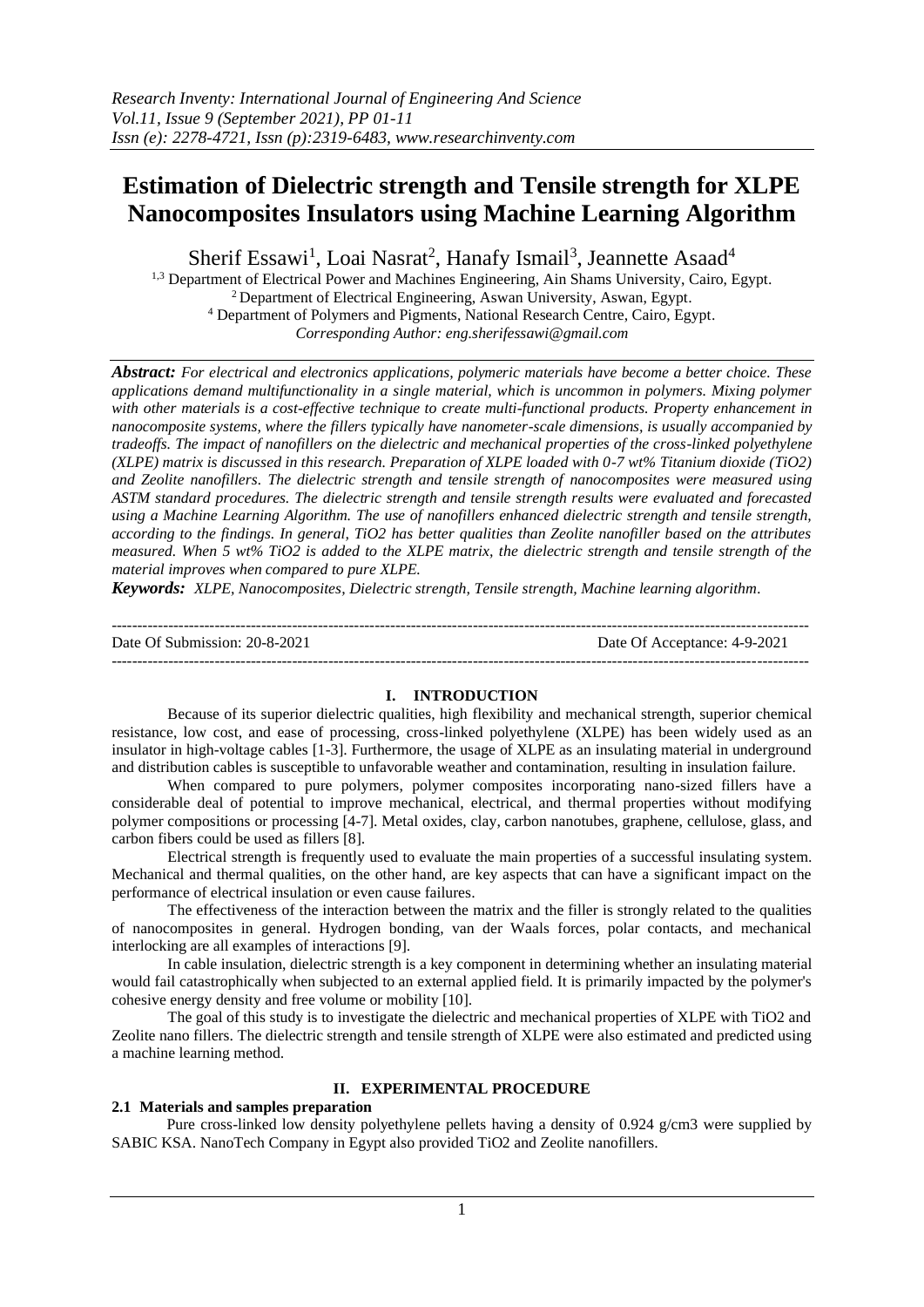Preparing Materials and Samples Melt mixing and compression molding were used to create XLPE nanocomposites in a single screw extruder. The fillers were dried in an oven at 80°C to remove moisture before mixing. Table 1 lists nanocomposites formulations.

| <b>Formulations</b> | Type of<br>nano  | Acronym        | <b>XLPE</b>  | Nano filler  |
|---------------------|------------------|----------------|--------------|--------------|
|                     | filler           |                | $(wt \, \%)$ | $(wt \, \%)$ |
|                     | Pure XLPE        | в              | 100          | U            |
|                     | TiO <sub>2</sub> | T1             | 99           |              |
|                     |                  | T <sub>3</sub> | 97           |              |
|                     |                  | T5             | 95           |              |
|                     |                  | T7             | 93           |              |
|                     | Zeolite          | Z1             | 99           |              |
|                     |                  | Z3             | 97           |              |
|                     |                  | Z5             | 95           |              |
|                     |                  | Ζ7             | 93           |              |

|  | Table 1 Formulations of XLPE nanocomposites. |  |  |
|--|----------------------------------------------|--|--|

# **2.2 Dielectric strength test**

TERCO instrument kits from Sweden were used to measure dielectric strength according to ASTM D-149. The disc-shaped test specimens had a diameter of 5 cm and a thickness of 2 mm. After clipping and testing 10 samples for each filler concentration, extreme value statistics were applied to each population's results. The tests were carried out in the Aswan University Faculty of Engineering's high-voltage laboratory. The purpose of this test is to see how high temperatures and the presence of dissolved salt at various levels affect the insulating property. Separate groups of specimens were evaluated in the following media conditions in this context:

- Group A was tested by AC voltage; samples were at room temperature (30℃).
- Group B was tested by AC voltage; samples were exposed to high temperature (250℃).
- Group C was tested by AC voltage; samples were thermally stressed at 120℃ for 24hrs.
- Group D was tested by AC voltage; samples were thermally stressed at 160℃ for 24hrs.
- Group E was tested by AC voltage; samples were immersed in solution of 20000  $\mu$ S/cm salinity.
- Group F was tested by AC voltage; samples were immersed in solution of  $50000 \mu S/cm$  salinity.

### **2.3 Tensile strength test**

Tensile strength was used to illustrate the ability of composite specimens to resist mechanical strength. As shown in Fig. 2, the sample should be in the shape of a dumbbell with a length of 5 cm and a thickness of 2 mm. The test was performed using the Zwick Roell LTM electrodynamic testing machine in accordance with ASTM D-412.

## **2.4 Machine learning algorithm**

Machine Learning (ML) is the process of creating computer algorithms that can learn from data. Early Artificial Intelligence (AI) approaches that dealt largely with deductive inference [11], i.e. the derivation of theorems from axioms, can be contrasted to machine learning's inductive inference, i.e. generalizations from a set of observed cases. ML is a subfield of AI that connects with a variety of other scientific fields, including statistics, cognitive psychology, and information theory. Linear Regression is well study Machine Learning algorithm used to model the relationship between a scalar response variable with one or more explanatory variables. It can be seen that a regression model can only accept inputs in numerical format. However, the data we have might come in different types, including both scalar and categorical. For examples, a set of six conditions 30℃, 250℃, thermal aging at 120℃, thermal aging at 160℃, low salty wet water and high salty wet water) has been used as an input data. If an experiment is conducted at 250℃, it will be encoded as [0, 1, 0, 0, 0, 0]. This is because the condition 250℃ is at the second position in the list of the 6 conditions.

#### **2.4.1 Machine learning's linear regression model for dielectric strength**

The dielectric strength is estimated based on 3 inputs: the conditions of the experiments, the values of wt% and the type of filler. The conditions must be one of these values: 30℃, 250℃, thermal aging at 120℃, thermal aging at 160℃, low salty wet water and high salty wet water. The filler must be one of these types: TiO2 and Zeolite or None, where None means no filler was used. The values of wt% must be any scalar from 0 to 7. As mentioned earlier, the condition and the filler type are categorical so they need to be one-hot encoded. After that, the encoded filler type, encoded condition and the value of wt% are concatenated in that order into a vector, which can then be used to train the regression model. This process can be illustrated in Figure 1.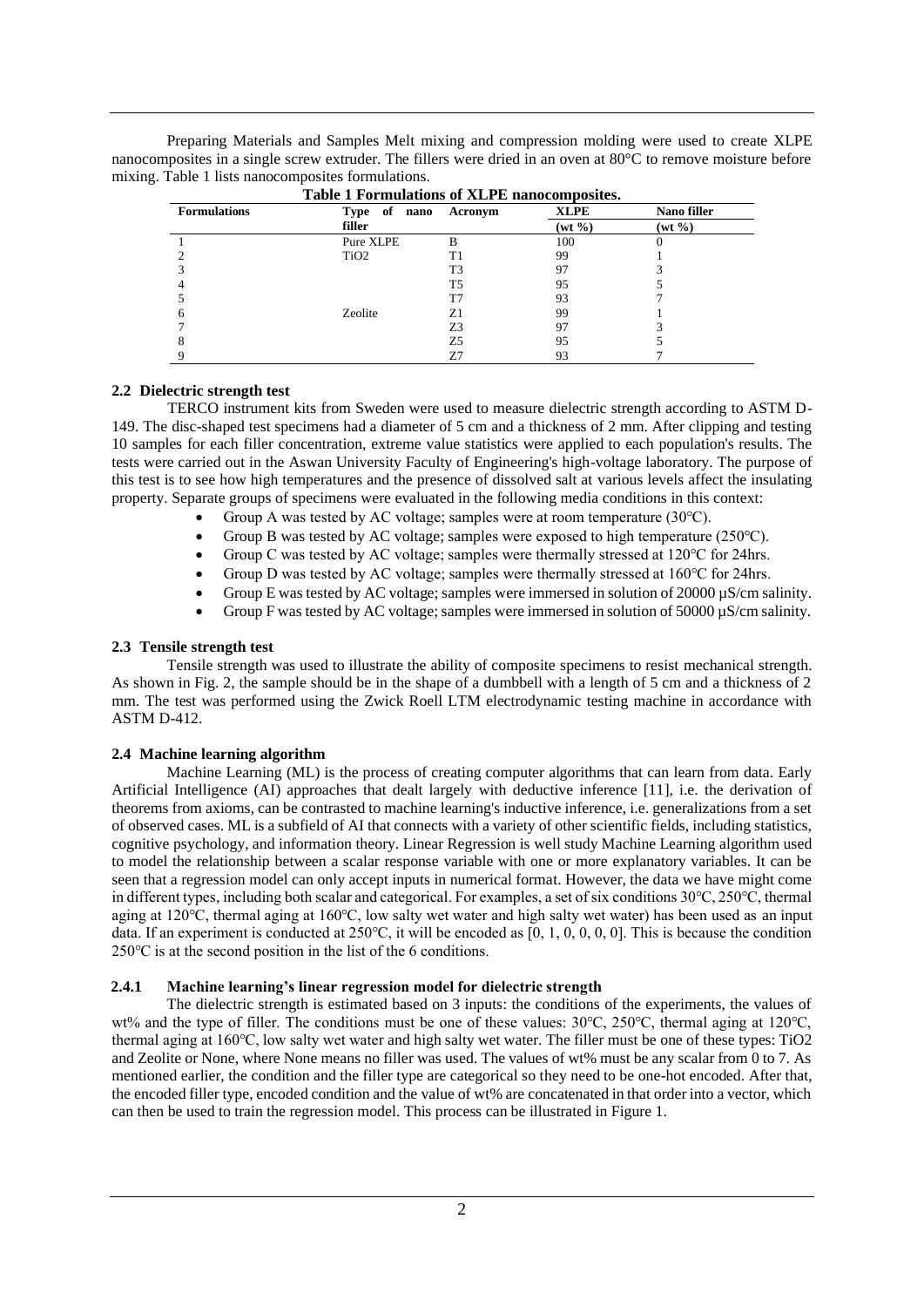



#### **2.4.2 Machine learning's linear regression model for tensile strength**

The Machine Learning's regression model for tensile strength was built by the same way a regression model for dielectric strength was built. The only different here is that the inputs to the model only include the filler type and the value of wt%. The model can be illustrated in Figure 2.





#### **III. RESULTS AND DISCUSSIONS**

#### **3.1. Dielectric strength test results**

Figure 1 shows the reaction scheme of the syntheses of the derivatives of ibuprofen through the esterification reaction, which resulted in the production of 5 derivatives.

The dielectric breakdown strength of XLPE nanocomposites as a function of filler loadings is shown in Figure 3. When 5 wt% filler loading was added to TiO2/XLPE and Z/XLPE nanocomposites, the dielectric strength rose. After that, the trend decreased. TiO2/XLPE nanocomposites had a maximum dielectric strength of 50.89 kV/mm, while Z/XLPE nanocomposites had a maximum dielectric strength of 41.47 kV/mm, which was 35 percent and 10% greater than pure XLPE (37.58 kV/mm), respectively. TiO2 has a better effect than Z nanofiller. High temperatures and salty dampness have a clear impact on dielectric strength since they lower its value.

The influence of interaction zones could explain the increase in dielectric strength [12, 13]. When filler is added to the matrix, particle surface area and interfacial area both increase, resulting in a large number of contact zones. As a result, extra charges (electrons) may become trapped within the interaction zones. As a result, the system requires an extra voltage supply to allow the charges to traverse the samples. The overlapping impact of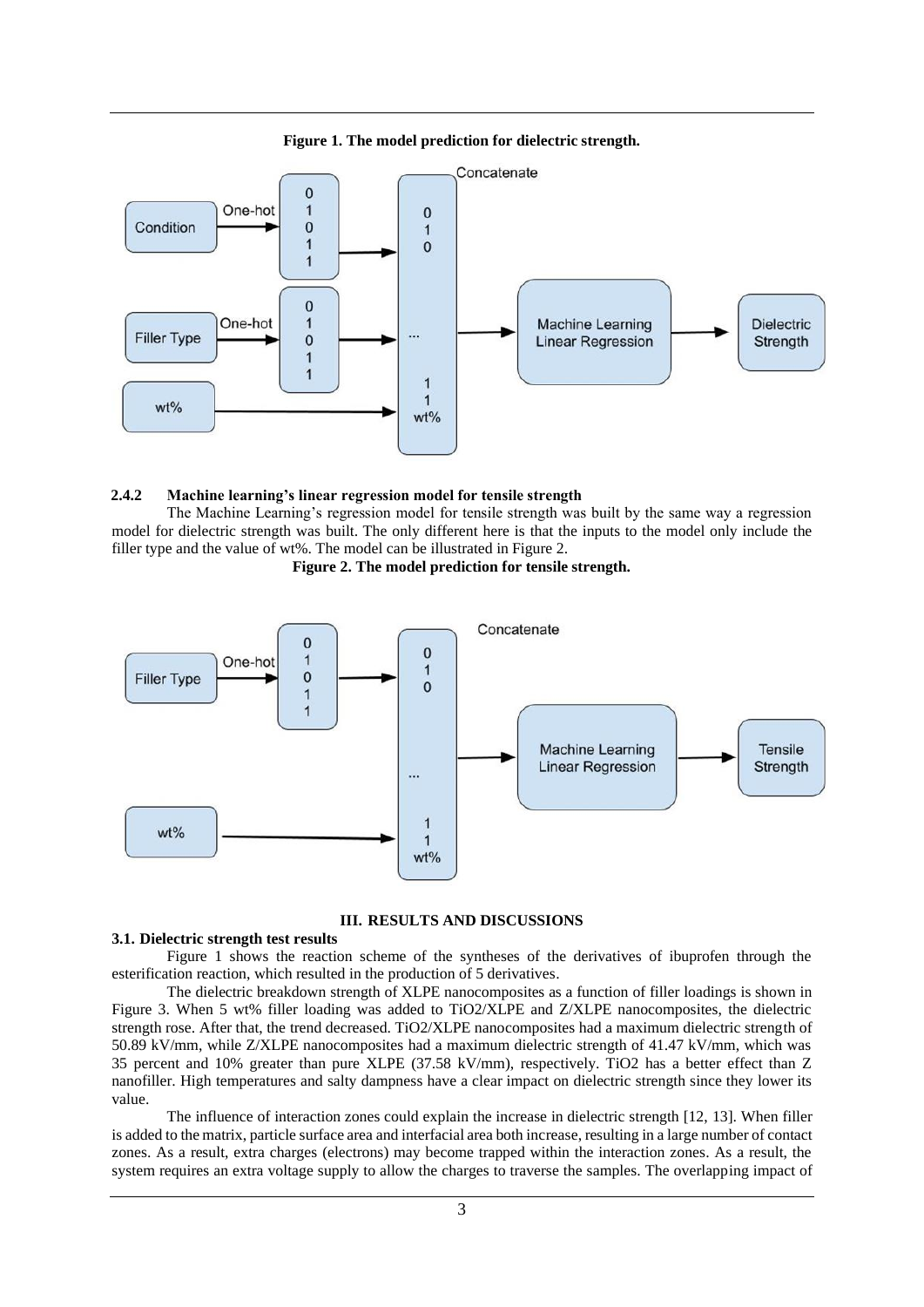the interaction zones causes the dielectric strength to decrease with the addition of 7 wt% filler loading. When filler loading reaches a particular threshold, the number of particles grows while the space between them decreases, causing the interfaces to overlap. As a result, conductivity routes arise and the tunneling current between nanoparticles increases. Agglomeration of nanofillers, on the other hand, occurred with excessive filler loading, resulting in defects such as macro or nanovoids at the interface.





**conditions.**

## **3.2 Tensile strength test results**

The tensile strength of XLPE nanocomposites as a function of filler loading is shown in Figure 4. With the addition of 5 wt percent filler loading, the tensile strength of TiO2/XLPE nanocomposites and Z/XLPE nanocomposites increased, but after that decreased. TiO2/XLPE nanocomposites had a maximum tensile strength of 10.89 MPa, whereas Z/XLPE nanocomposites had a maximum tensile strength of 7.95 MPa, both higher than pure XLPE (8.18 MPa). In XLPE, the effect of TiO2 is greater than that of Z nanofiller.

The filler-matrix interaction created within the filler and the matrix by Van der Waals forces [14] possibly explain this pattern. When a force is applied, interaction action is preferred for stress transfer from the matrix to the filler. In terms of reinforcing efficiencies, low filler loading might easily be spread in a matrix, resulting in a large contact surface area and hence higher stress transmission. The current finding is in line with a recent study that found that adding a tiny number of nanofillers (5 wt percent) to a polymer improves its mechanical properties [14].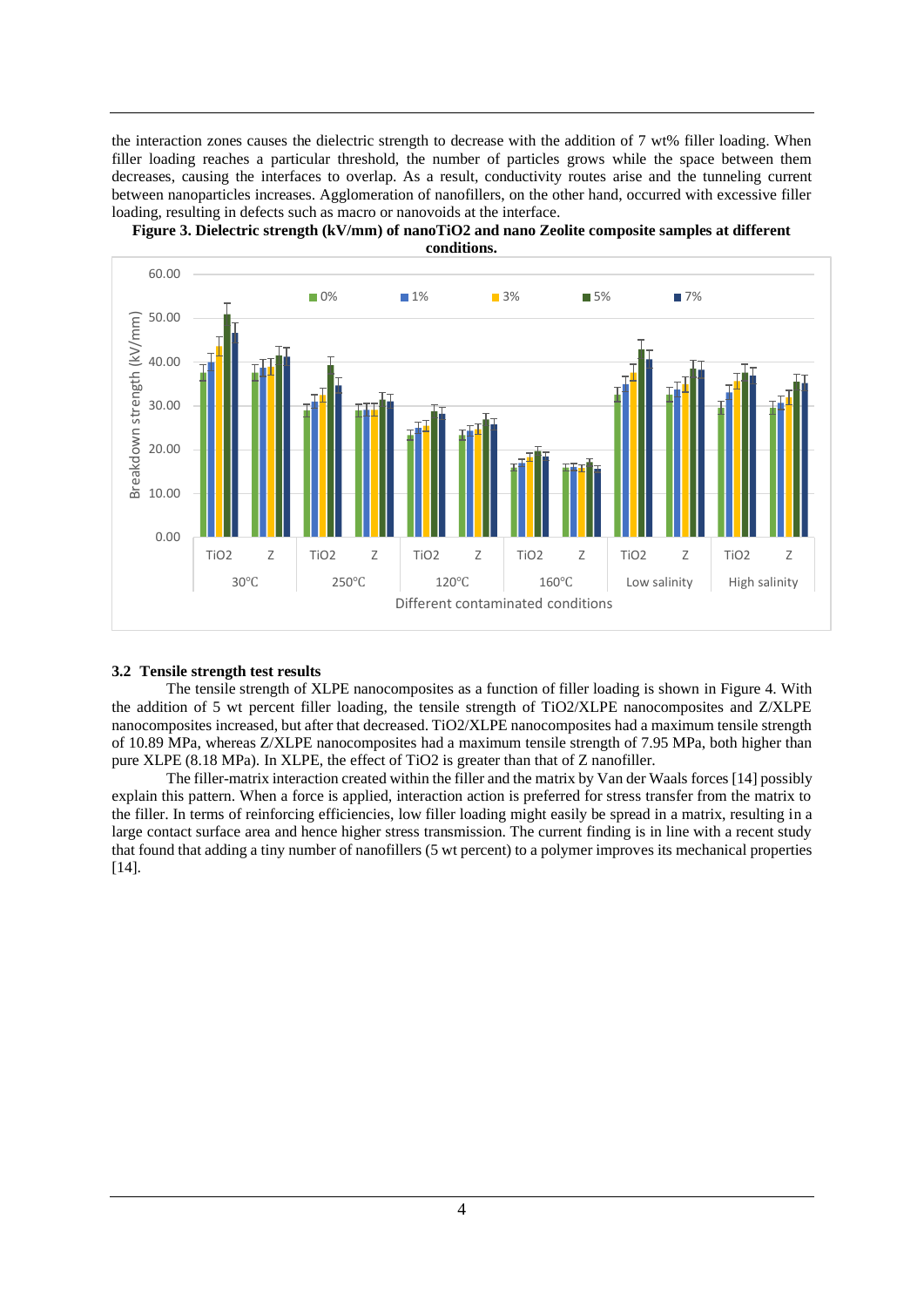

**Figure 4. Tensile strength (kV/mm) of nanoTiO2 and nano Zeolite composite samples.**

# **3.3 Machine learning results**

# **3.3.1 Dielectric strength regression model**

The prediction of dielectric strength for XLPE/TiO2 composite samples made by the regression model are shown in Table 2. The calculation of the MSE was also done on Table 2.

The dielectric strength has been investigated in five nanocomposite samples for every condition. Then, the machine learning technique has been used to train the experimental results. After training the machine learning model, the machine learning results have been compared with the experimental values to check the validity of the machine learning technique and evaluate the percentage of error as shown in Table 2.

| Acronym        | <b>Test condition</b>  | of<br><b>Experimental</b><br>results<br>dielectric strength | <b>Machine</b><br>learning<br>prediction | Percentage of error<br>$(\%)$ |
|----------------|------------------------|-------------------------------------------------------------|------------------------------------------|-------------------------------|
| $\, {\bf B}$   |                        | 37.58                                                       | 38.85                                    | 0.03379                       |
| T1             |                        | 39.98                                                       | 42.00                                    | 0.05053                       |
| T <sub>3</sub> | $30^{\circ}$ C         | 43.62                                                       | 43.40                                    | 0.00504                       |
| T <sub>5</sub> |                        | 50.89                                                       | 44.81                                    | 0.11947                       |
| T7             |                        | 46.64                                                       | 46.21                                    | 0.00922                       |
| $\, {\bf B}$   |                        | 28.89                                                       | 28.40                                    | 0.01696                       |
| T1             |                        | 30.98                                                       | 31.55                                    | 0.01840                       |
| T <sub>3</sub> | $250^{\circ}$ C        | 32.47                                                       | 32.95                                    | 0.01478                       |
| T <sub>5</sub> |                        | 39.29                                                       | 34.35                                    | 0.12573                       |
| T7             |                        | 34.68                                                       | 35.76                                    | 0.03114                       |
| $\, {\bf B}$   |                        | 23.38                                                       | 22.49                                    | 0.03807                       |
| T1             |                        | 24.98                                                       | 25.64                                    | 0.02642                       |
| T <sub>3</sub> | Thermal aging at 120°C | 25.47                                                       | 27.04                                    | 0.06164                       |
| T <sub>5</sub> |                        | 28.76                                                       | 28.44                                    | 0.01113                       |
| T7             |                        | 28.26                                                       | 29.85                                    | 0.05626                       |
| $\, {\bf B}$   | Thermal aging at 160°C | 15.89                                                       | 13.98                                    | 0.12020                       |
|                |                        |                                                             |                                          |                               |

### **Table 2. Prediction of dielectric strength for XLPE/TiO2 composite samples.**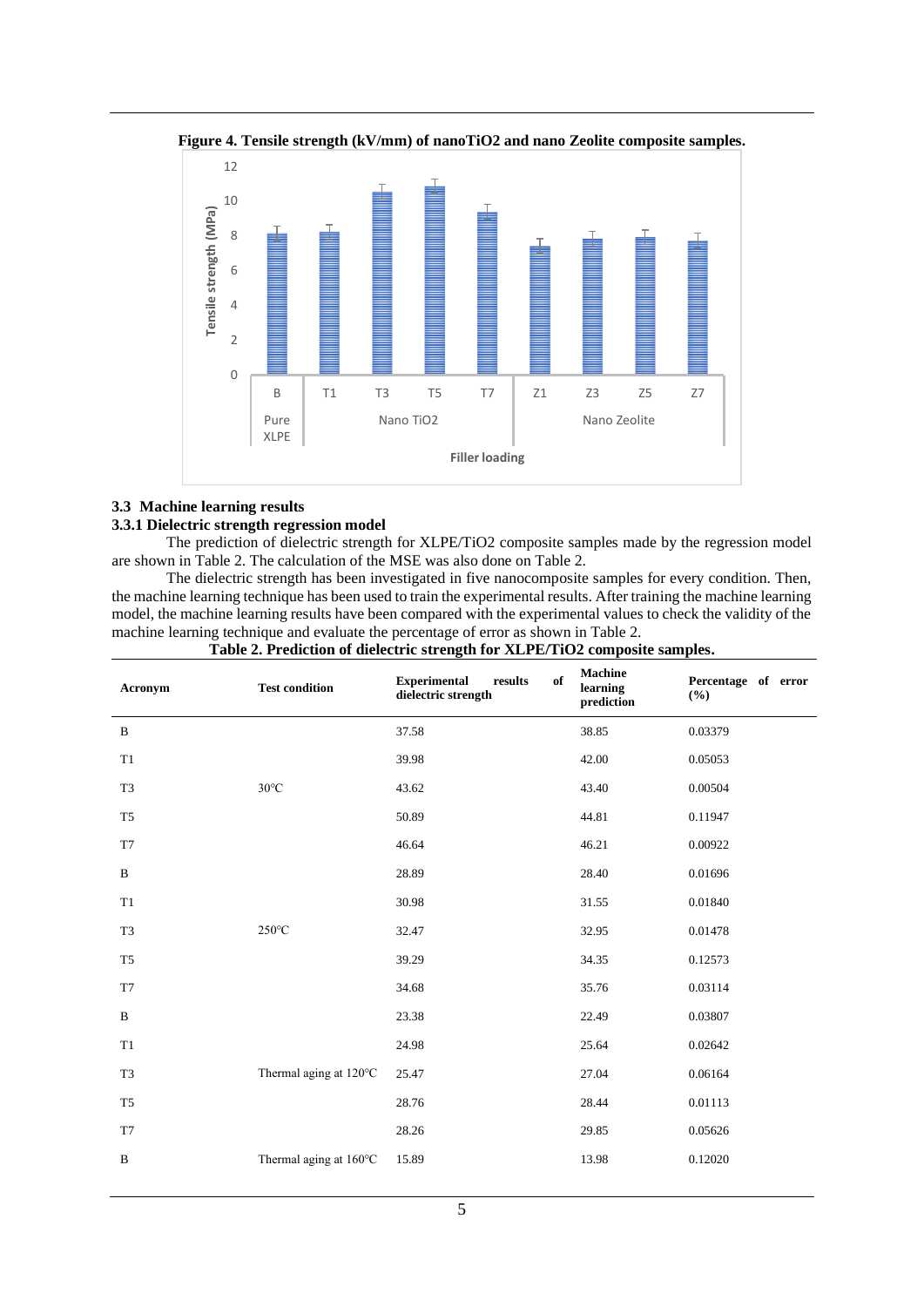| T1             |             | 16.98 | 17.13 | 0.00883 |
|----------------|-------------|-------|-------|---------|
| T <sub>3</sub> |             | 18.29 | 18.54 | 0.01367 |
| T <sub>5</sub> |             | 19.68 | 19.94 | 0.01321 |
| T7             |             | 18.47 | 21.34 | 0.15539 |
| $\, {\bf B}$   |             | 32.58 | 33.59 | 0.03100 |
| T1             |             | 34.98 | 36.74 | 0.05031 |
| T <sub>3</sub> | 20000 μS/cm | 37.62 | 38.14 | 0.01382 |
| T <sub>5</sub> |             | 42.89 | 39.55 | 0.07787 |
| T7             |             | 40.64 | 40.95 | 0.00763 |
| $\, {\bf B}$   |             | 29.58 | 30.59 | 0.03414 |
| $\mathrm{T}1$  |             | 31.98 | 33.74 | 0.05503 |
| T <sub>3</sub> | 50000 μS/cm | 35.62 | 35.14 | 0.01348 |
| T <sub>5</sub> |             | 37.64 | 36.55 | 0.02896 |
| T7             |             | 36.89 | 37.95 | 0.02873 |

Machine learning technique is used to calculate the dielectric strength of XLPE/TiO2 composite samples. It can be noted from Table 2 that, the rate of errors for the machine learning model ranged from 0.00504% to 0.15539%. Also it can be seen from Table 2 that, the machine learning technique has a minimum value of error. The prediction of dielectric strength for XLPE/Z composite samples made by the regression model are

| shown in Table 3. The calculation of the MSE was also done on Table 3. |                                                                         |  |  |  |
|------------------------------------------------------------------------|-------------------------------------------------------------------------|--|--|--|
|                                                                        |                                                                         |  |  |  |
|                                                                        | Toble 3 Drediction of dielectric strength for VI DF/7 composite samples |  |  |  |
|                                                                        |                                                                         |  |  |  |

| Table 3 Prediction of dielectric strength for XLPE/Z composite samples. |                        |                                                             |                                          |                            |
|-------------------------------------------------------------------------|------------------------|-------------------------------------------------------------|------------------------------------------|----------------------------|
| Acronym                                                                 | <b>Test condition</b>  | <b>Experimental</b><br>results<br>of<br>dielectric strength | <b>Machine</b><br>learning<br>prediction | Percentage of error<br>(%) |
| $\mathbf B$                                                             | $30^{\circ}$ C         | 37.58                                                       | 38.85                                    | 0.033794572                |
| Z1                                                                      |                        | 38.68                                                       | 39.25                                    | 0.014736298                |
| Z3                                                                      |                        | 38.91                                                       | 40.65                                    | 0.044718581                |
| Z <sub>5</sub>                                                          |                        | 41.47                                                       | 42.06                                    | 0.014227152                |
| Z7                                                                      |                        | 41.24                                                       | 43.46                                    | 0.053831232                |
| $\, {\bf B}$                                                            | $250^{\circ}$ C        | 28.89                                                       | 28.4                                     | 0.016960886                |
| Z1                                                                      |                        | 29.07                                                       | 28.8                                     | 0.009287926                |
| Z3                                                                      |                        | 29.11                                                       | $30.2\,$                                 | 0.037444177                |
| Z <sub>5</sub>                                                          |                        | 31.45                                                       | 31.6                                     | 0.004769475                |
| Z7                                                                      |                        | 31.07                                                       | 33.01                                    | 0.062439652                |
| $\, {\bf B}$                                                            | Thermal aging at 120°C | 23.38                                                       | 22.49                                    | 0.038066724                |
| Z1                                                                      |                        | 24.29                                                       | 22.89                                    | 0.057636888                |
| Z3                                                                      |                        | 24.67                                                       | 24.29                                    | 0.015403324                |
| Z <sub>5</sub>                                                          |                        | 26.88                                                       | 25.69                                    | 0.044270833                |
| Z7                                                                      |                        | 25.76                                                       | 27.1                                     | 0.052018634                |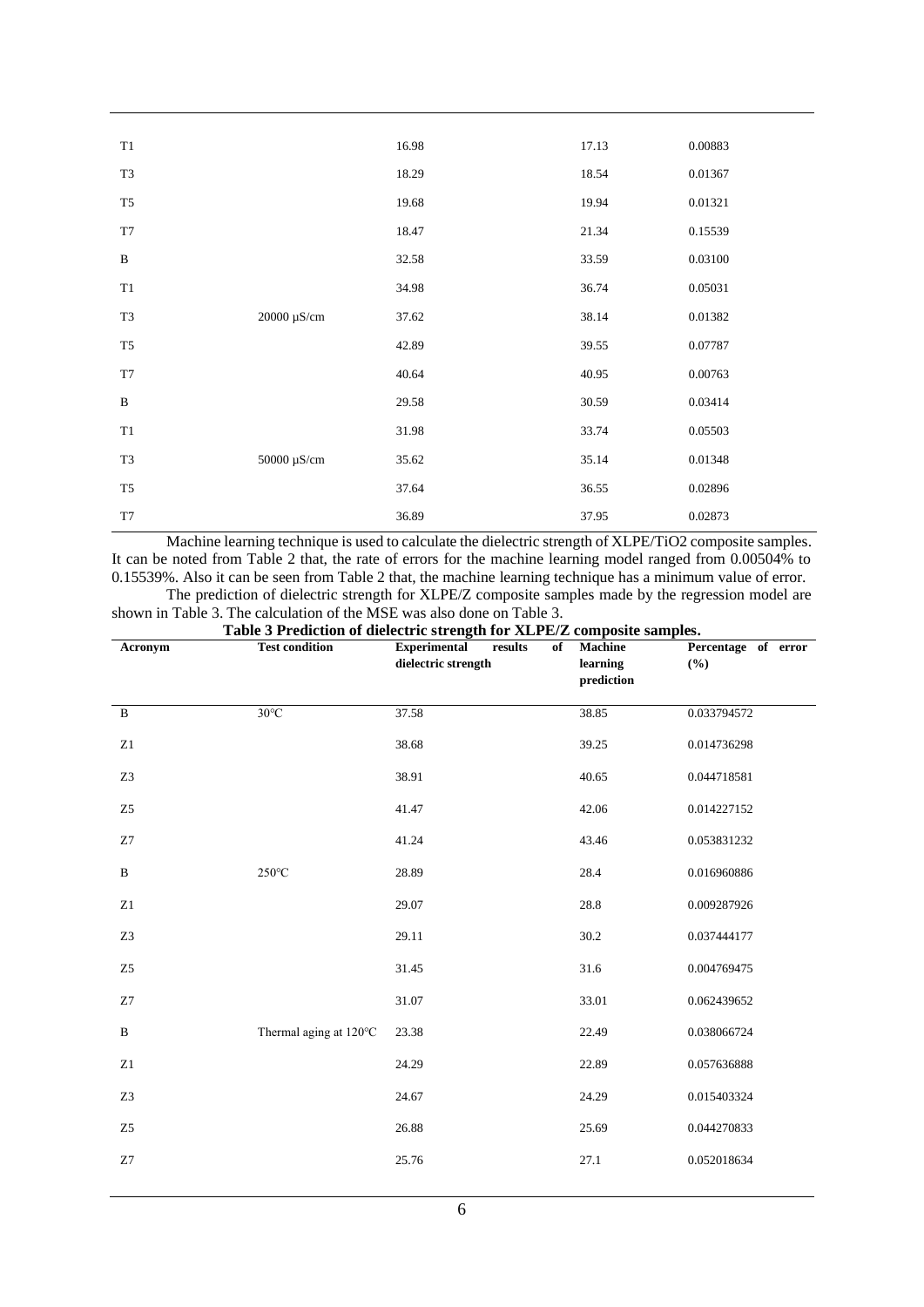| $\bf{B}$       | Thermal aging at 160°C   | 15.89 | 13.98 | 0.120201385 |
|----------------|--------------------------|-------|-------|-------------|
|                |                          |       |       |             |
| Z1             |                          | 16.07 | 14.38 | 0.105164904 |
| Z3             |                          | 15.89 | 15.78 | 0.006922593 |
| Z <sub>5</sub> |                          | 20.07 | 17.19 | 0.143497758 |
| Z7             |                          | 18.45 | 18.59 | 0.007588076 |
| $\, {\bf B}$   | $20000~\mu\text{S/cm}$   | 32.58 | 33.59 | 0.031000614 |
| $\rm Z1$       |                          | 33.68 | 33.99 | 0.009204276 |
| Z3             |                          | 34.91 | 35.39 | 0.013749642 |
| ${\rm Z}5$     |                          | 38.47 | 36.8  | 0.04341045  |
| Z7             |                          | 38.24 | 38.2  | 0.001046025 |
| $\, {\bf B}$   | 50000 $\mu\mathrm{S/cm}$ | 29.58 | 30.59 | 0.034144692 |
| Z1             |                          | 30.68 | 30.99 | 0.010104302 |
| Z3             |                          | 31.91 | 32.39 | 0.015042306 |
| Z <sub>5</sub> |                          | 35.47 | 33.8  | 0.047082041 |
| Z7             |                          | 35.24 | 35.2  | 0.001135074 |

Machine learning technique is used to calculate the dielectric strength of XLPE/Z composite samples. It can be noted from Table 3 that, the rate of errors for the machine learning model ranged from 0.00105% to 0.14350%. Also it can be seen from Table 3 that, the machine learning technique has a minimum value of error.

### **3.3.2 Machine learning results for predicting dielectric strength of different concentrations of xlpe/tio2 composite samples in different conditions**

Machine learning helps to predict all values of dielectric strength for different XLPE/TiO2 composites especially for the samples which are situated between the experimental results.

The trained machine learning model acts as a robust predictor for any other percentages of fillers for example 0.5, 2%, 3.5%, 4% and 6% for nano TiO2 as shown in Table 4.

| Percentages of filler (%) | <b>Test condition</b> | Predicted values of dielectric strength<br>(kV/mm) |
|---------------------------|-----------------------|----------------------------------------------------|
| 0.5                       |                       | 41.6484                                            |
| 2                         | $30^{\circ}$ C        | 42.7009                                            |
| 4                         |                       | 44.1004                                            |
| 6                         |                       | 45.5078                                            |
| 0.5                       |                       | 31.1957                                            |
| $\overline{c}$            |                       | 32.2483                                            |
| 4                         | $250^{\circ}$ C       | 33.6517                                            |
| 6                         |                       | 35.0552                                            |
|                           |                       |                                                    |

| Table 4 Machine learning results for predicting dielectric strength of XLPE/TiO2 composite samples in |
|-------------------------------------------------------------------------------------------------------|
|                                                                                                       |
|                                                                                                       |
| different conditions.                                                                                 |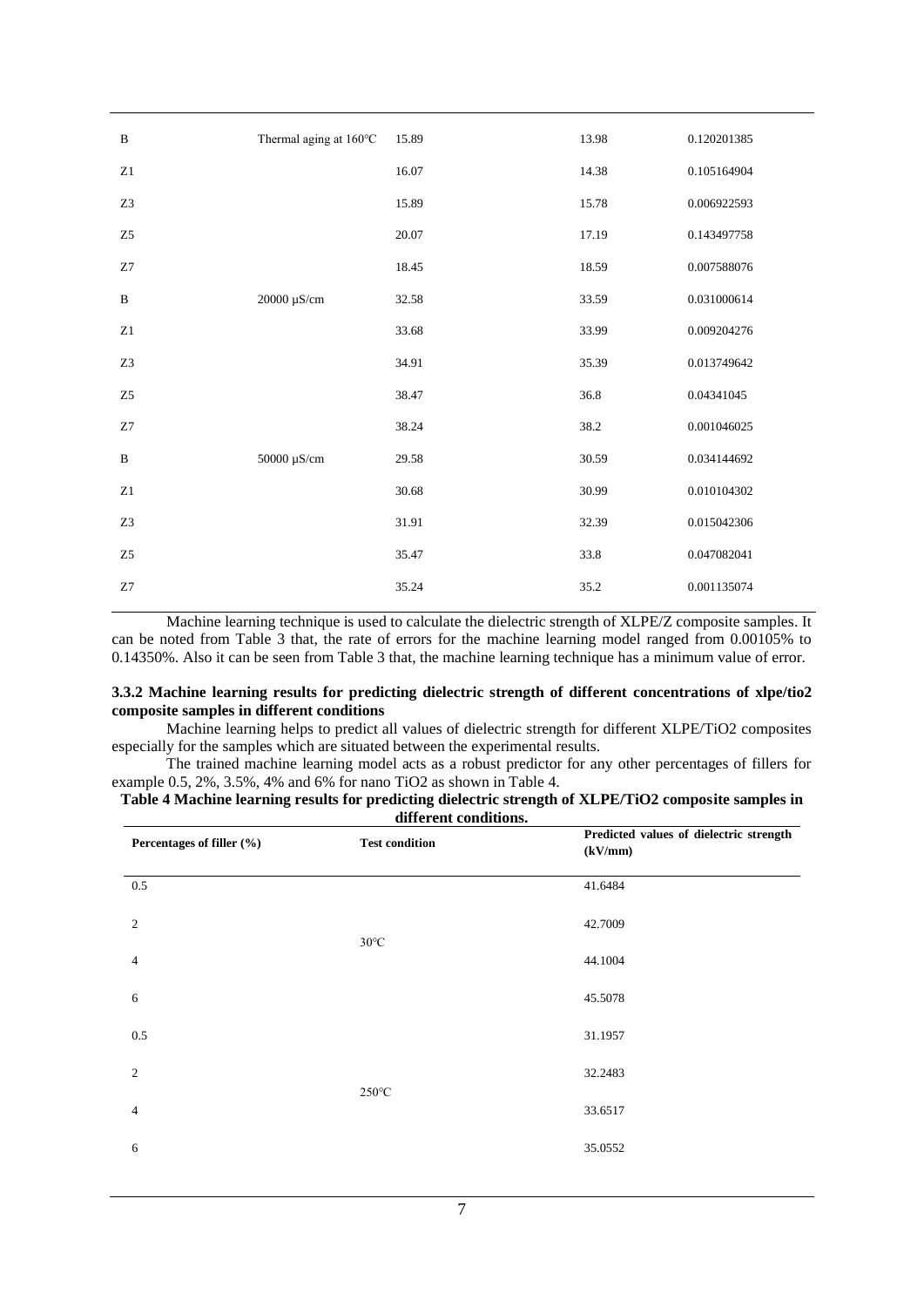| $0.5\,$        |                         | 25.2857 |
|----------------|-------------------------|---------|
| $\sqrt{2}$     |                         | 26.3383 |
| $\overline{4}$ | Thermal aging at 120°C  | 27.7417 |
| $\sqrt{6}$     |                         | 29.1452 |
| $0.5\,$        |                         | 16.781  |
| $\sqrt{2}$     | Thermal aging at 160°C  | 17.8336 |
| $\sqrt{4}$     |                         | 19.2371 |
| $\sqrt{6}$     |                         | 20.6405 |
| $0.5\,$        |                         | 36.389  |
| $\sqrt{2}$     | 20000 μS/cm             | 37.4416 |
| $\sqrt{4}$     |                         | 38.8451 |
| $\sqrt{6}$     |                         | 40.2485 |
| $0.5\,$        |                         | 33.389  |
| $\sqrt{2}$     | $50000\ \mu\text{S/cm}$ | 34.4416 |
| $\overline{4}$ |                         | 35.8451 |
| $\sqrt{6}$     |                         | 37.2485 |
|                |                         |         |

It can be investigated from Table 4 that the predicted values of dielectric strength of XLPE/TiO2 composites were reasonable according to the experimental values of dielectric strength.

## **3.3.3 Machine learning results for predicting dielectric strength of different concentrations of xlpe/z composite samples in different conditions**

Machine learning helps to predict all values of dielectric strength for different XLPE/Z composites especially for the samples which are situated between the experimental results.

The trained machine learning model acts as a robust predictor for any other percentages of fillers for example 0.5, 2%, 3.5%, 4% and 6% for nano Z as shown in Table 5.

# **Table 5. Machine learning results for predicting dielectric strength of XLPE/Z composite samples in different conditions.**

| Percentages of filler $(\% )$ | <b>Test condition</b> | Predicted values of dielectric strength<br>(kV/mm) |
|-------------------------------|-----------------------|----------------------------------------------------|
| 0.5                           |                       | 38.8975                                            |
| $\mathfrak{D}$                |                       | 39.9501                                            |
| $\overline{4}$                | $30^{\circ}$ C        | 41.356                                             |
| 6                             |                       | 42.757                                             |
| 0.5                           | $250^{\circ}$ C       | 28.4449                                            |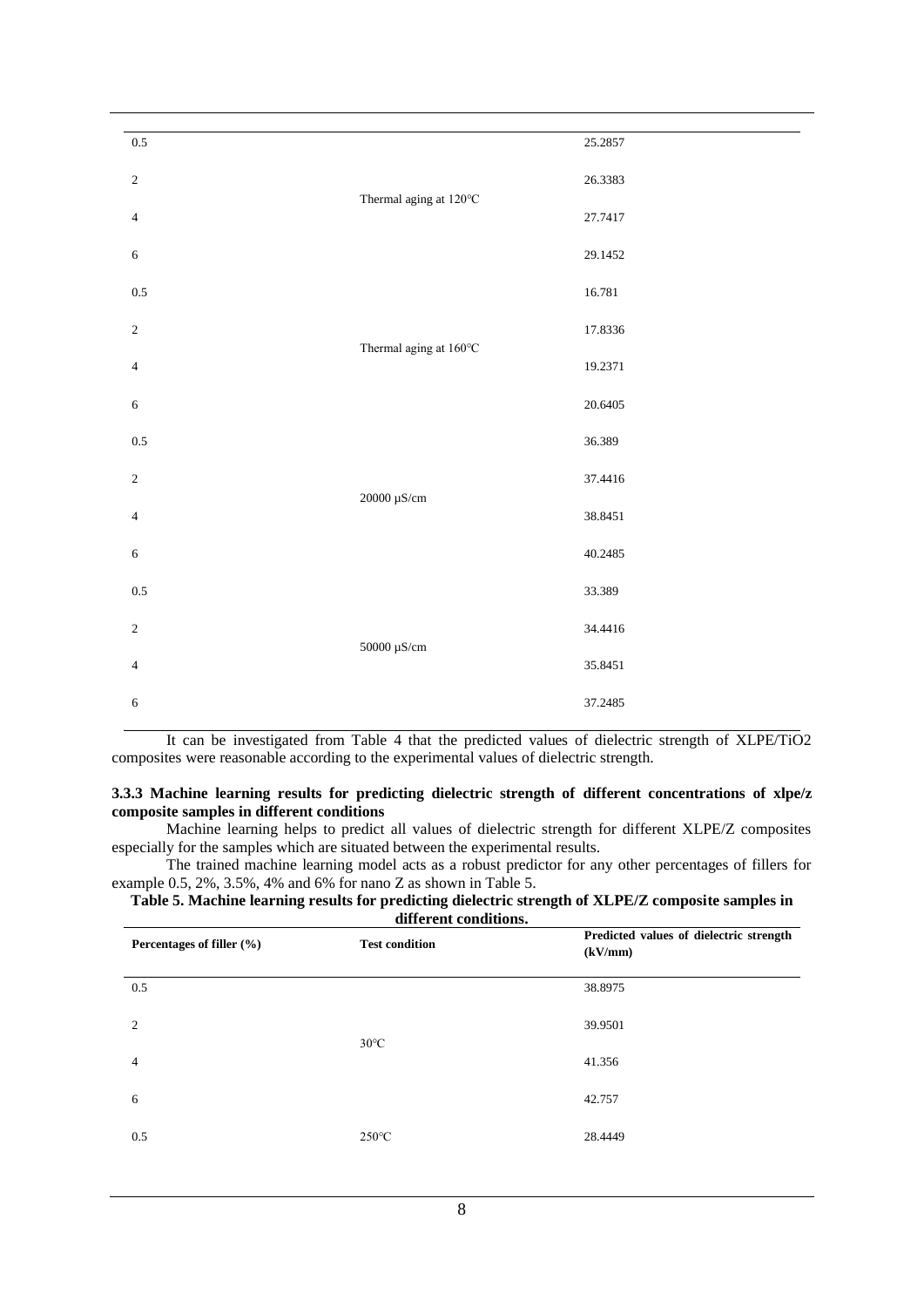| $\sqrt{2}$     |                        | 29.4974 |
|----------------|------------------------|---------|
| $\overline{4}$ |                        | 30.9009 |
| $\sqrt{6}$     |                        | 32.3043 |
| 0.5            |                        | 22.5349 |
| $\sqrt{2}$     |                        | 23.5874 |
| $\overline{4}$ | Thermal aging at 120°C | 24.9909 |
| $\sqrt{6}$     |                        | 26.3943 |
| 0.5            |                        | 14.0302 |
| $\sqrt{2}$     |                        | 15.0828 |
| $\overline{4}$ | Thermal aging at 160°C | 16.4862 |
| $\sqrt{6}$     |                        | 17.8897 |
| 0.5            |                        | 33.6382 |
| $\sqrt{2}$     |                        | 34.6908 |
| $\overline{4}$ | 20000 μS/cm            | 36.0942 |
| 6              |                        | 37.4977 |
| 0.5            |                        | 30.6382 |
| $\overline{2}$ |                        | 31.6908 |
| $\overline{4}$ | 50000 μS/cm            | 33.0942 |
| $\sqrt{6}$     |                        | 34.4977 |

It can be investigated from Table 5 that the predicted values of dielectric strength of XLPE/Z composites were reasonable according to the experimental values of dielectric strength.

# **3.3.4 Tensile strength regression model**

The prediction of the tensile strength for XLPE/TiO2 made by the Machine Learning's linear regression model are shown in Table 6. The calculation of the MSE was also done on Table 6.

# **Table 6 Machine learning results and experimental results for tensile strength of XLPE/TiO2 composite samples.**

| Acronym        | <b>Tensile strength results</b> | зашрісэ.<br><b>Machine learning prediction</b> | Percentage of error $(\% )$ |
|----------------|---------------------------------|------------------------------------------------|-----------------------------|
| B              | 8.18                            | 8.18                                           | $\Omega$                    |
| T1             | 8.24                            | 9.3035                                         | 0.12906553                  |
| T <sub>3</sub> | 10.56                           | 9.6195                                         | 0.0890625                   |
| T <sub>5</sub> | 10.9                            | 9.9355                                         | 0.08848624                  |
| T7             | 9.41                            | 10.2515                                        | 0.08942614                  |
|                |                                 |                                                |                             |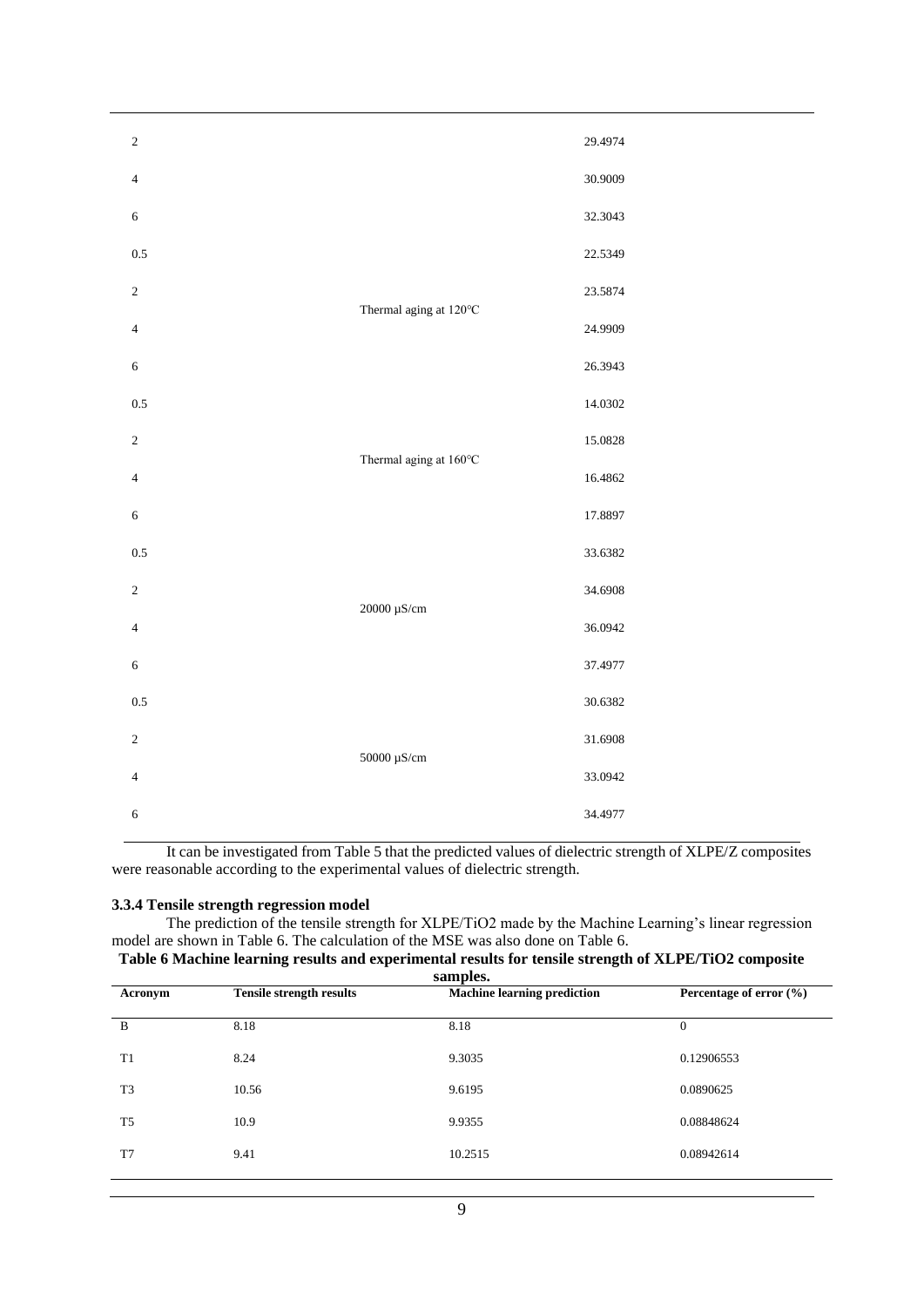Machine learning technique is used to calculate the tensile strength of XLPE/TiO2 composite samples. It can be noted from Table 6 that, the rate of errors for the machine learning model ranged from 0% to 0.12906553%. Also it can be seen from Table 6 that, the machine learning technique has a minimum value of error.

The prediction of the tensile strength for XLPE/Z made by the Machine Learning's linear regression model are shown in Table 7. The calculation of the MSE was also done on Table 7.

#### **Table 7 Machine learning results and experimental results for tensile strength of XLPE/Z composite samples.**

| Acronym        | <b>Tensile strength results</b> | зашрісэ.<br><b>Machine learning prediction</b> | Percentage error $(\% )$ |  |
|----------------|---------------------------------|------------------------------------------------|--------------------------|--|
| B              | 8.18                            | 8.18                                           | $\overline{0}$           |  |
| Z1             | 7.44                            | 7.361                                          | 0.01061828               |  |
| Z <sub>3</sub> | 7.87                            | 7.677                                          | 0.02452351               |  |
| Z <sub>5</sub> | 8.28                            | 7.993                                          | 0.03466184               |  |
| Z7             | 7.75                            | 8.309                                          | 0.07212903               |  |
|                |                                 |                                                |                          |  |

Machine learning technique is used to calculate the dielectric strength of XLPE/Z composite samples. It can be noted from Table 7 that, the rate of errors for the machine learning model ranged from 0% to 0.07212903%. Also it can be seen from Table 7 that, the machine learning technique has a minimum value of error.

### **3.3.5 Machine learning results for predicting tensile strength of different composite samples**

Machine learning helps to predict all values of tensile strength for different composites (TiO2 and Z) especially for the samples which are situated between the experimental results.

The trained machine learning model acts as a robust predictor for any other percentages of fillers for example, 2%, 3.5%, 4% and 6% for nano TiO2 and Z as shown in Tables 8 and 9.

## **Table 8 Machine learning results for predicting tensile strength of XLPE/TiO2 composite samples.**

| Percentages of filler (%) | Predicted values of tensile strength<br>(MPa) |
|---------------------------|-----------------------------------------------|
| 0.5                       | 9.2245                                        |
| 2                         | 9.4615                                        |
| 4                         | 9.7775                                        |
| 6                         | 10.0935                                       |

#### **Table 9 Machine learning results for predicting tensile strength of XLPE/Z composite samples.**

| 0.5<br>7.282<br>7.519<br>2<br>7.835<br>$\overline{4}$<br>8.151<br>6 | Percentages of filler (%) | Predicted values of tensile strength<br>(MPa) |
|---------------------------------------------------------------------|---------------------------|-----------------------------------------------|
|                                                                     |                           |                                               |
|                                                                     |                           |                                               |
|                                                                     |                           |                                               |
|                                                                     |                           |                                               |